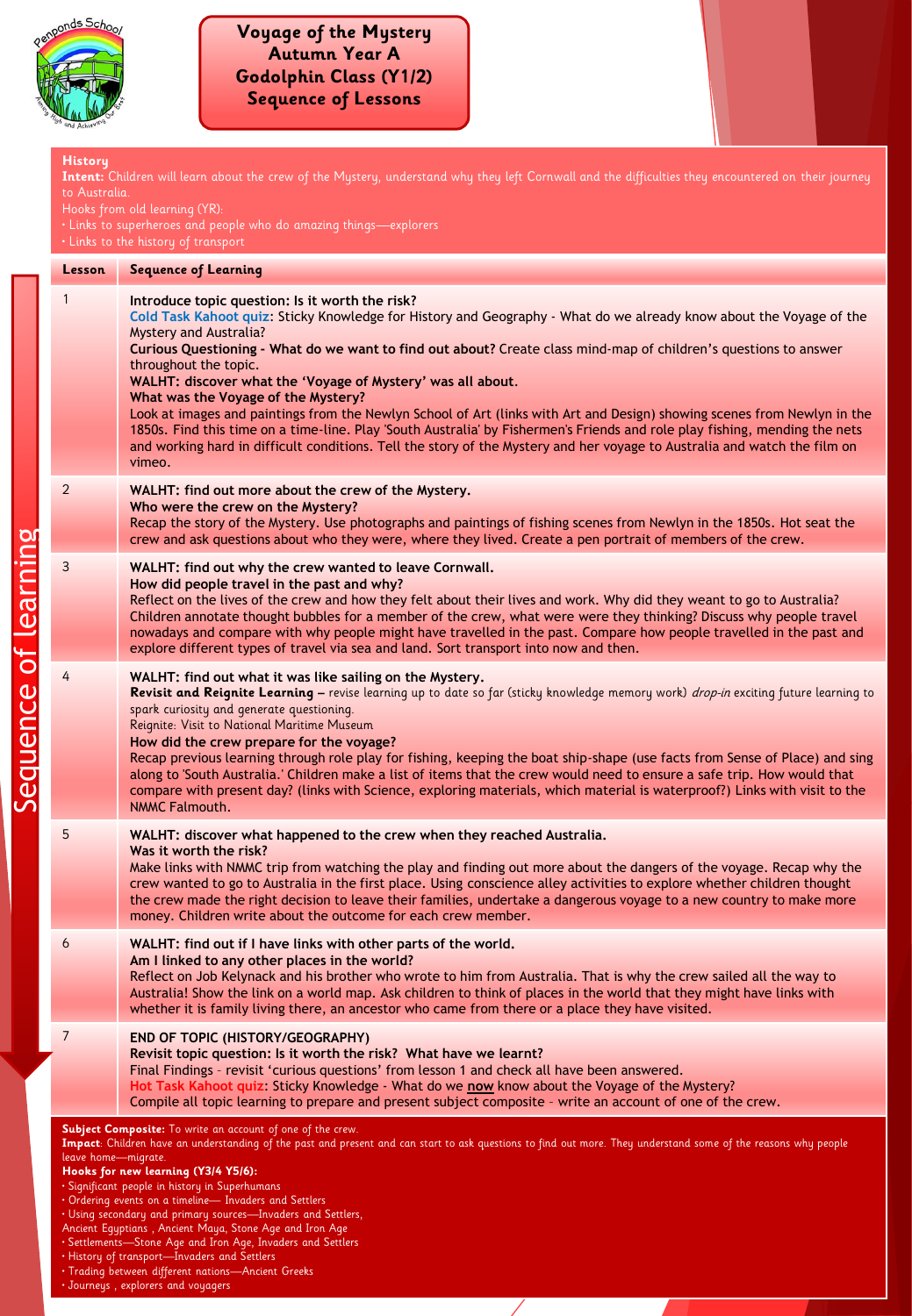

|  | Geography<br>Intent: Children will be able to identify hot and cold places in the world-North and South Pole, Australia and the Equator.<br>They will know the world has continents and oceans.<br>Hooks from old learning (YR):<br>. Human and physical features of the environment<br>· Mapping skills |                                                                                                                                                                                                                                                                                                                                                                                                                                                                                                                                                                                                                                               |
|--|----------------------------------------------------------------------------------------------------------------------------------------------------------------------------------------------------------------------------------------------------------------------------------------------------------|-----------------------------------------------------------------------------------------------------------------------------------------------------------------------------------------------------------------------------------------------------------------------------------------------------------------------------------------------------------------------------------------------------------------------------------------------------------------------------------------------------------------------------------------------------------------------------------------------------------------------------------------------|
|  | <b>Lesson</b>                                                                                                                                                                                                                                                                                            | <b>Sequence of Learning</b>                                                                                                                                                                                                                                                                                                                                                                                                                                                                                                                                                                                                                   |
|  | 1                                                                                                                                                                                                                                                                                                        | Introduce topic question: Is it worth the risk?<br>Cold Task Kahoot quiz: Sticky Knowledge for History and Geography - What do we already know about<br>the voyage of The Mystery and Australia?<br>Curious Questioning - What do we want to find out about? Create class mind-map of children's<br>questions to answer throughout the topic.<br>WALHT: explore Australia and where it is in the world.<br><b>Where is Australia?</b><br>Children make links with the Voyage of the Mystery. Locate Australia on a world map, identify the<br>equator, the continents and the oceans. Children label the territories in Australia.            |
|  | 2                                                                                                                                                                                                                                                                                                        | WALHT: able to use a compass and locate N, S, E, W.<br>How can give directions and use a map?<br>Recap previous learning looking at the world map and locating Australia. Children use maps of Australia<br>to locate places and give directions using compass directions.                                                                                                                                                                                                                                                                                                                                                                    |
|  | 3                                                                                                                                                                                                                                                                                                        | WALHT: explore the climate and weather in Australia.<br>Why are the seasons different in Australia?<br>Recap previous learning by looking at the equator and heat maps of the world. Discuss and explain why<br>the seasons change during the year. Children look at weather forecasts on BBC weather and compare<br>Australia and UK.                                                                                                                                                                                                                                                                                                        |
|  | 4                                                                                                                                                                                                                                                                                                        | WALHT: explore physical features and landscapes in Australia.<br>What are physical features?<br>Recap the names of the territories using a map of Australia. Using images of physical features and<br>landscapes from Australia children identify features e.g. rivers, mountains, desert, forests etc. Children<br>label and create maps and symbols for physical features.                                                                                                                                                                                                                                                                  |
|  | 6                                                                                                                                                                                                                                                                                                        | WALHT: explore Australia's culture and lifestyle.<br>What can we find out about Aboriginal culture?<br>Make links with Art and Design. Using Aboriginal artefacts, music, film and photographs children<br>explore Aboriginal culture.                                                                                                                                                                                                                                                                                                                                                                                                        |
|  | 7                                                                                                                                                                                                                                                                                                        | END OF TOPIC (HISTORY/GEOGRAPHY)<br>Revisit topic question: Is it worth the risk? What have we learnt?<br>Final Findings - revisit 'curious questions' from lesson 1 and check all have been answered.<br>Hot Task Kahoot quiz: Sticky Knowledge - What do we now know about the Voyage of the Mystery and<br>Australia? Compile all topic learning to prepare and present subject composite - debate as a class<br>where would you rather live?                                                                                                                                                                                              |
|  | Maya, Earth Matters                                                                                                                                                                                                                                                                                      | Subject Composite: Class debate-where would you rather live - Cornwall or Australia?<br>Impact: Children understand where the continents and oceans are in<br>the world. They know about where they live and can compare it to living in Australia.<br>Hooks for new learning (Y3/4 Y5/6):<br>• The importance of the River Nile-Ancient Egyptians<br>. Land use in the UK, local industries-Superhumans<br>. Map skills and using Atlases- Invaders and Settlers, Ancient<br>· Human and physical characteristics- Ancient Maya<br>• Physical features of Greece-Ancient Greeks<br>• Directional language-The River Thames in The Victorians |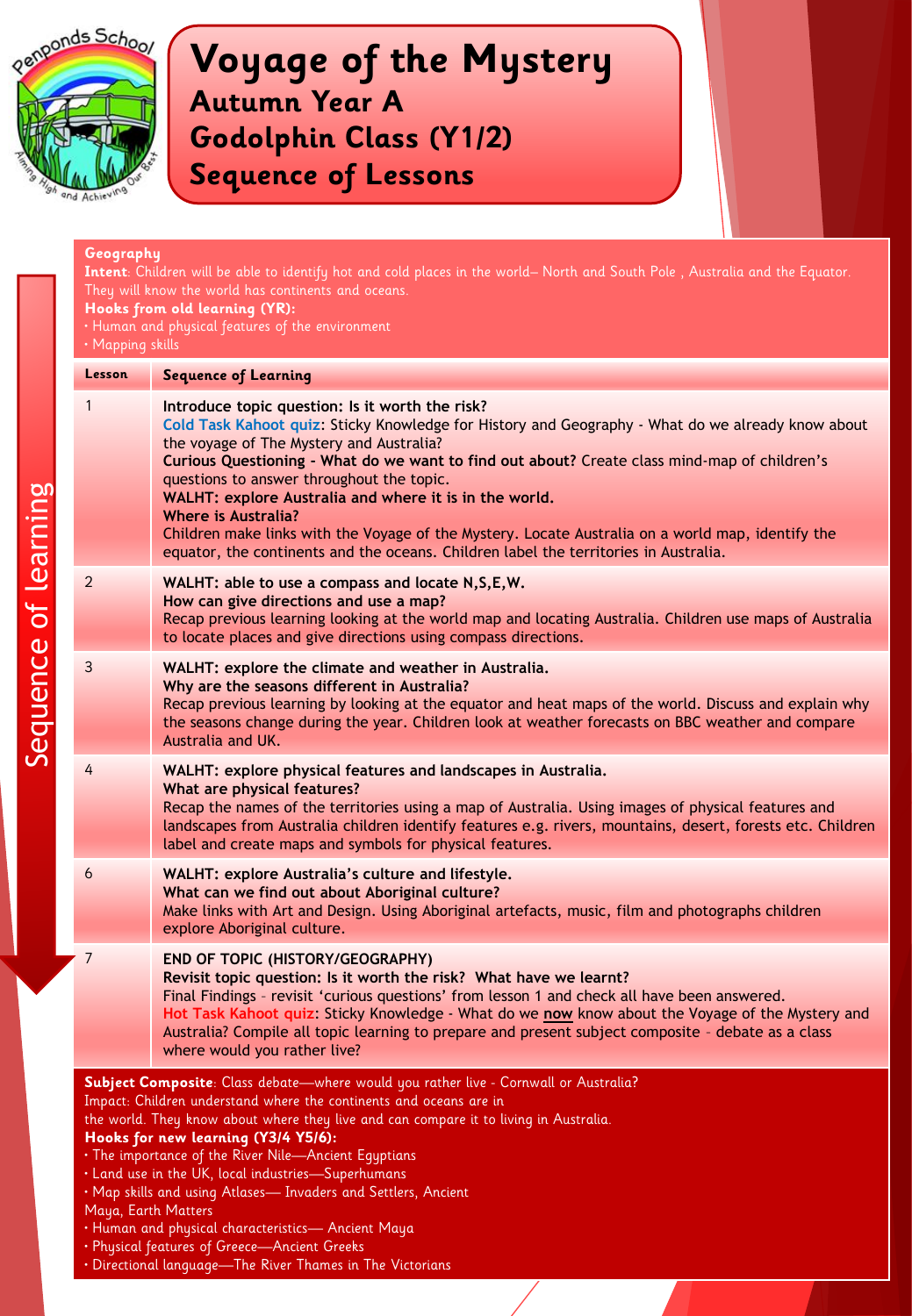

| <b>Science</b> | Intent: Children will understand different materials have different purposes and properties Hooks from old learning (YR):<br>Identifying materials and sorting materials for recycling                                                                                                                                                                        |  |
|----------------|---------------------------------------------------------------------------------------------------------------------------------------------------------------------------------------------------------------------------------------------------------------------------------------------------------------------------------------------------------------|--|
| <b>Lesson</b>  | <b>Sequence of Learning</b>                                                                                                                                                                                                                                                                                                                                   |  |
| 1              | Introduce new science focus: Materials<br><b>Cold Task Kahoot quiz: Materials</b><br>Curious Questioning - What do we want to find out about? Create class mind-map of children's<br>questions to answer throughout the unit.<br><b>WALHT: name materials</b><br>Children go on a materials hunt around the school and identify different types of materials. |  |
| $\overline{2}$ | WALHT: identify objects and the materials they are made from.<br>Why are objects made of different materials?<br>Children sort and handle various objects. Discuss their uses and the materials they are made from<br>and label them.                                                                                                                         |  |
| 3              | WALHT: Explore the properties of materials.<br>What are particular materials used for and why?<br>Recap the names of materials. Children handle various materials and discuss what they are used for<br>and why. Children sort and label materials according to their properties e.g. bendy, strong,<br>transparent, waterproof and absorbent.                |  |
| 4              | WALHT: test properties of materials - changing shape.<br>Can you change the shape of a material?<br>Recap on previous learning about properties of materials. Children investigate whether they can<br>change the shape of different materials.                                                                                                               |  |
| 5              | WALHT: decide on the best materials for a purpose.<br>What is the best material for keeping the water out?<br>Make links with VOM and what the fishermen would have to wear to keep dry. Children plan an<br>investigation to explore whether different materials are waterproof or absorbent.                                                                |  |
| 6              | <b>WALHT: record results.</b><br>What material is best for keeping the water out?<br>Children record their results and present their conclusion.                                                                                                                                                                                                              |  |

**Subject Composite**: to conduct an experiment to compare purposes and effectiveness of different materials. **Impact:** Children are able to sort materials and objects using a range of properties. They can choose an appropriate method for testing an object for a particular property . They can use their test evidence to answer the questions about properties e.g. "Which cloth is the most absorbent?"

#### **Hooks for new learning (Y3/4 Y5/6):**

- Pushes and pulls—Y3/4
- Studying types of rocks, solids, liquids and gases and changing state Y3/4
- Properties and Changes in materials burning, dissolving, conductivity in Y5/6
- Links to electricity and circuits in Y3-6

Sequence of learning Sequence of learning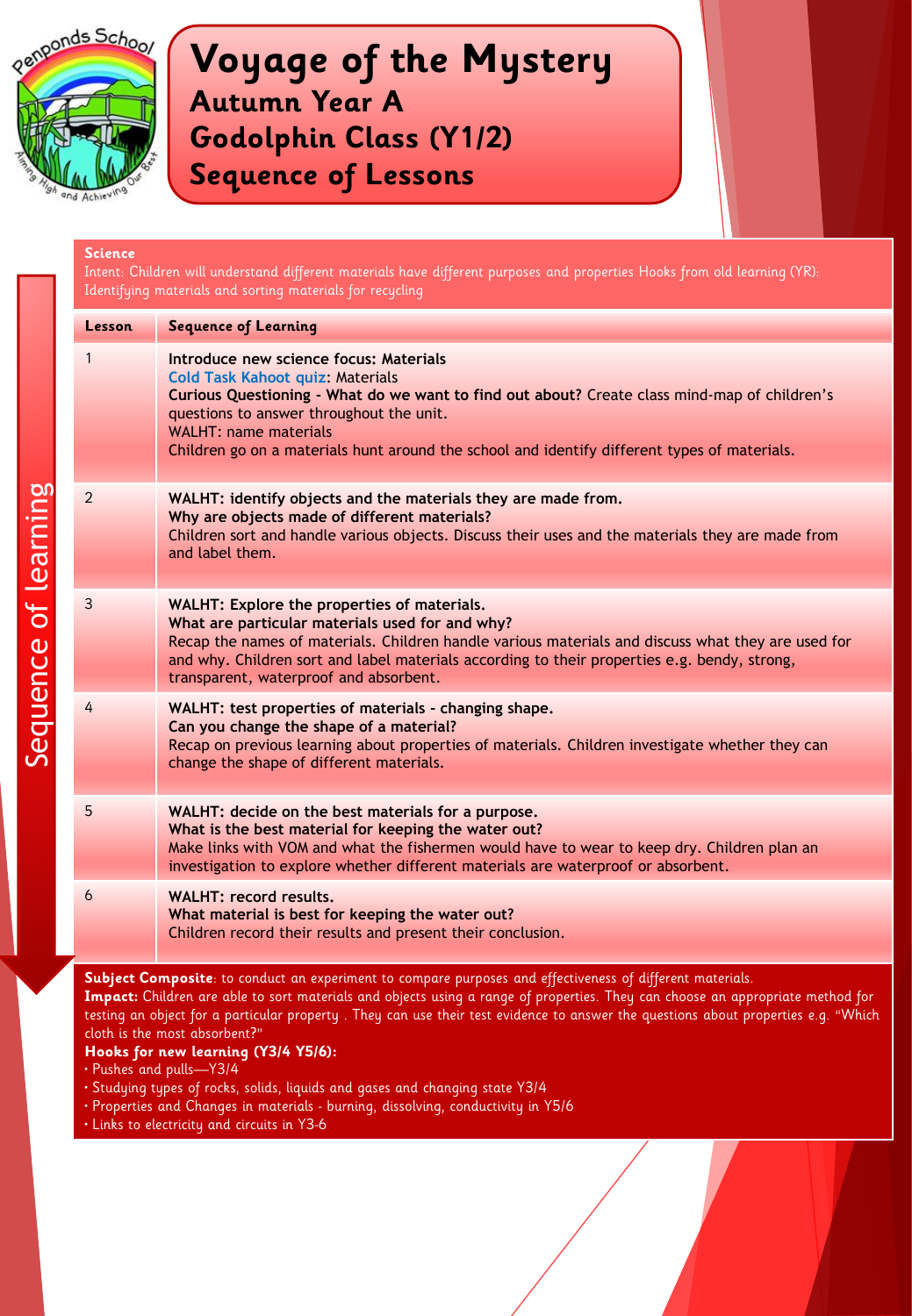

Sequence of learning

# **Voyage of the Mystery Autumn Year A Godolphin Class (Y1/2) Sequence of Lessons**

| <b>Science</b><br>Intent: Children will understand different materials have different purposes and properties Hooks from old learning (YR):<br>Identifying materials and sorting materials for recycling |                                                                                                                                                                                                                                                                                                                                                                                                                                                                                                                                                                                                                                                                                                          |
|----------------------------------------------------------------------------------------------------------------------------------------------------------------------------------------------------------|----------------------------------------------------------------------------------------------------------------------------------------------------------------------------------------------------------------------------------------------------------------------------------------------------------------------------------------------------------------------------------------------------------------------------------------------------------------------------------------------------------------------------------------------------------------------------------------------------------------------------------------------------------------------------------------------------------|
| Lesson                                                                                                                                                                                                   | <b>Sequence of Learning</b>                                                                                                                                                                                                                                                                                                                                                                                                                                                                                                                                                                                                                                                                              |
| 7                                                                                                                                                                                                        | WALHT: investigate the changes to materials when they are heated.<br>What happens when you heat different materials?<br>Make links with changing shape investigation. Children plan an investigation to explore and observe<br>materials after being heated. E.g. bread, clay, eggs, matchsticks. Discuss if materials can change back<br>or not.                                                                                                                                                                                                                                                                                                                                                        |
| 8                                                                                                                                                                                                        | WALHT: record results.<br>What happens when you heat different materials?<br>Make links with changing shape investigation. Children write their results and present their conclusions.                                                                                                                                                                                                                                                                                                                                                                                                                                                                                                                   |
| 9                                                                                                                                                                                                        | WALHT: investigate what happens when materials are cooled.<br>What happens to water when it is frozen?<br>Make links with season and weather. Children make predictions about what will happen to liquids and<br>solids if they are cooled.                                                                                                                                                                                                                                                                                                                                                                                                                                                              |
| 10                                                                                                                                                                                                       | WALHT: Explore plastics and their uses.<br>What are plastics used for?<br>Recap work on naming the materials objects are made from. Children find and label objects<br>made from plastic in school. Discuss the properties of different plastics e.g. strong, transparent,<br>bendy. Make links with the environment and the importance of recycling.                                                                                                                                                                                                                                                                                                                                                    |
| 11                                                                                                                                                                                                       | WALHT: explore and sort man-made and natural materials.<br>What materials occur naturally?<br>Recap names of materials from week one. How are these materials created? Using<br>handling materials and photographs/ films of materials and how are they are made children sort<br>materials into man-made and natural.                                                                                                                                                                                                                                                                                                                                                                                   |
| 12                                                                                                                                                                                                       | <b>END OF UNIT</b><br>What have we learnt?<br>Final Findings - revisit 'curious questions' from lesson 1 and check all have been answered.<br>Hot Task Kahoot quiz: Sticky Knowledge - What do we <u>now</u> know about Materials.                                                                                                                                                                                                                                                                                                                                                                                                                                                                       |
|                                                                                                                                                                                                          | Subject Composite: to conduct an experiment to compare purposes and effectiveness of different materials.<br>Impact: Children are able to sort materials and objects using a range of properties. They can choose an appropriate method for<br>testing an object for a particular property. They can use their test evidence to answer the questions about properties e.g. "Which<br>cloth is the most absorbent?"<br>Hooks for new learning (Y3/4 Y5/6):<br>• Pushes and pulls—Y3/4<br>· Studying types of rocks, solids, liquids and gases and changing state Y3/4<br>· Properties and Changes in materials - burning, dissolving, conductivity in Y5/6<br>· Links to electricity and circuits in Y3-6 |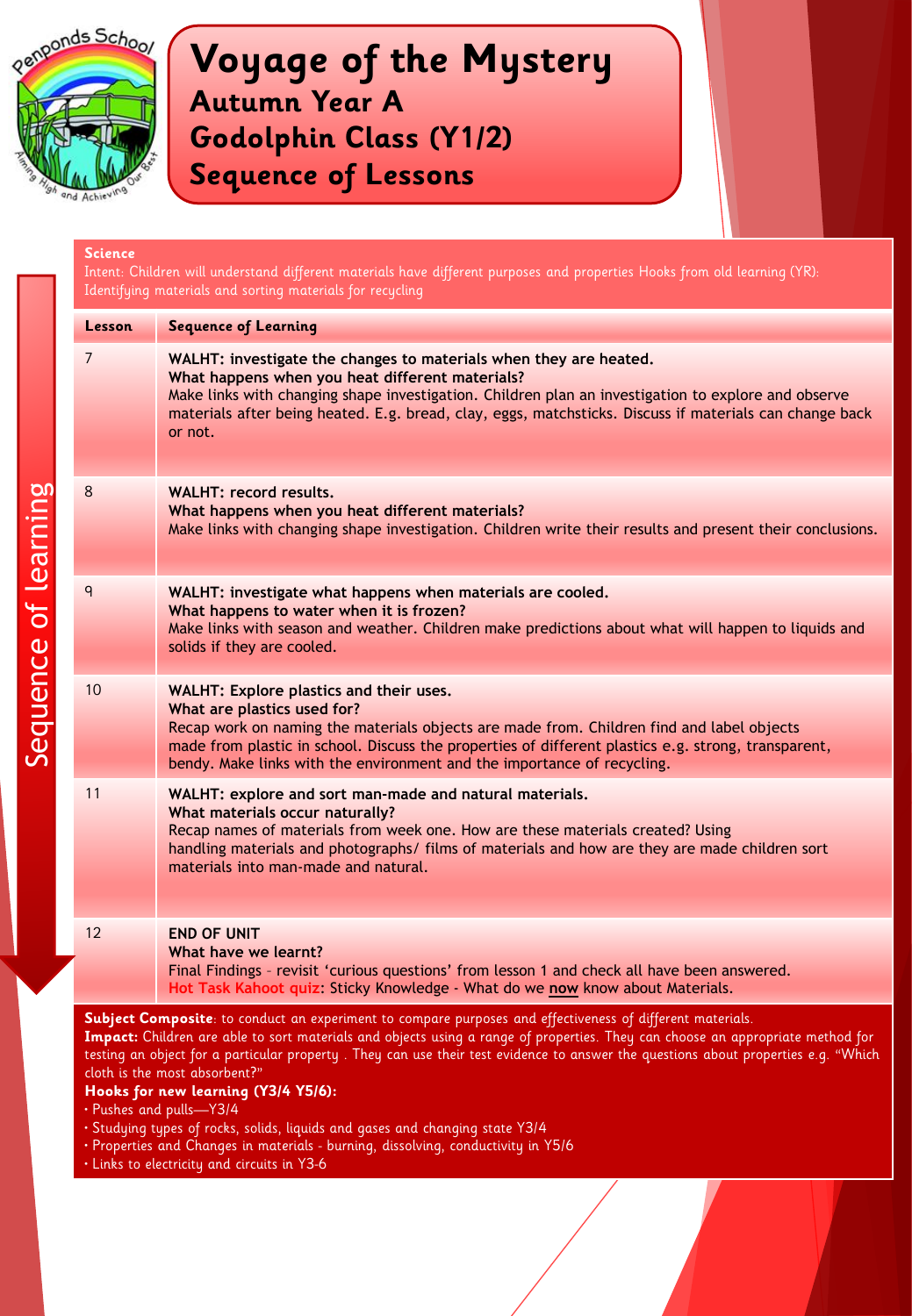

Sequence of learning

**Voyage of the Mystery Autumn Year A Godolphin Class (Y1/2) Sequence of Lessons**

## **Music**

Intent: Children will experience and perform a range of musical styles including old school hip hop and reggae. They will know how pulse, rhythm and pitch work together and be able to create a simple melody.

Hooks from old learning (YR):

• Learning songs by heart

| Lesson                                                                                                                                                                                                                                                                                                   | <b>Sequence of Learning</b>                                                                           |
|----------------------------------------------------------------------------------------------------------------------------------------------------------------------------------------------------------------------------------------------------------------------------------------------------------|-------------------------------------------------------------------------------------------------------|
| 1                                                                                                                                                                                                                                                                                                        | WALHT: find the pulse whilst listening to a song and identify<br>musical instruments.                 |
|                                                                                                                                                                                                                                                                                                          | Pupils listen to the music. Children identify the beat and tap/<br>dance to the beat                  |
| $\overline{2}$                                                                                                                                                                                                                                                                                           | WALHT: clap rhythms and copy back what I hear.                                                        |
|                                                                                                                                                                                                                                                                                                          | Pupils listen to a beat and clap the beat back. Pupils listen to<br>words and clap the syllable back. |
| 3                                                                                                                                                                                                                                                                                                        | WALHT: rap and sing in time to the music.                                                             |
|                                                                                                                                                                                                                                                                                                          | Children perform a rap.                                                                               |
| 4                                                                                                                                                                                                                                                                                                        | WALHT: create and copy rhythms.                                                                       |
|                                                                                                                                                                                                                                                                                                          | Children create their own short song/ poem with a similar rhythm                                      |
| 5                                                                                                                                                                                                                                                                                                        | <b>WALHT: Play pitched instruments</b>                                                                |
|                                                                                                                                                                                                                                                                                                          | Boom whackers, xylophones, Glocks                                                                     |
| 6                                                                                                                                                                                                                                                                                                        | <b>WALHT: perform and share</b>                                                                       |
|                                                                                                                                                                                                                                                                                                          | Children perform their song to the audience.                                                          |
| Subject Composite: To learn songs to sing for an audience- Christmas Play, to play<br>untuned instruments and listen to each other in the class<br><b>Impact:</b> Children are able to sing together as a group and perform. They are able to use<br>their voices and instruments for different effects. |                                                                                                       |

### **Hooks for new learning** (Y3/4 Y5/6):

• To build on previously taught skills from Charanga scheme

• Apply know skills to learning to play an instrument i.e .ukulele and glockenspiel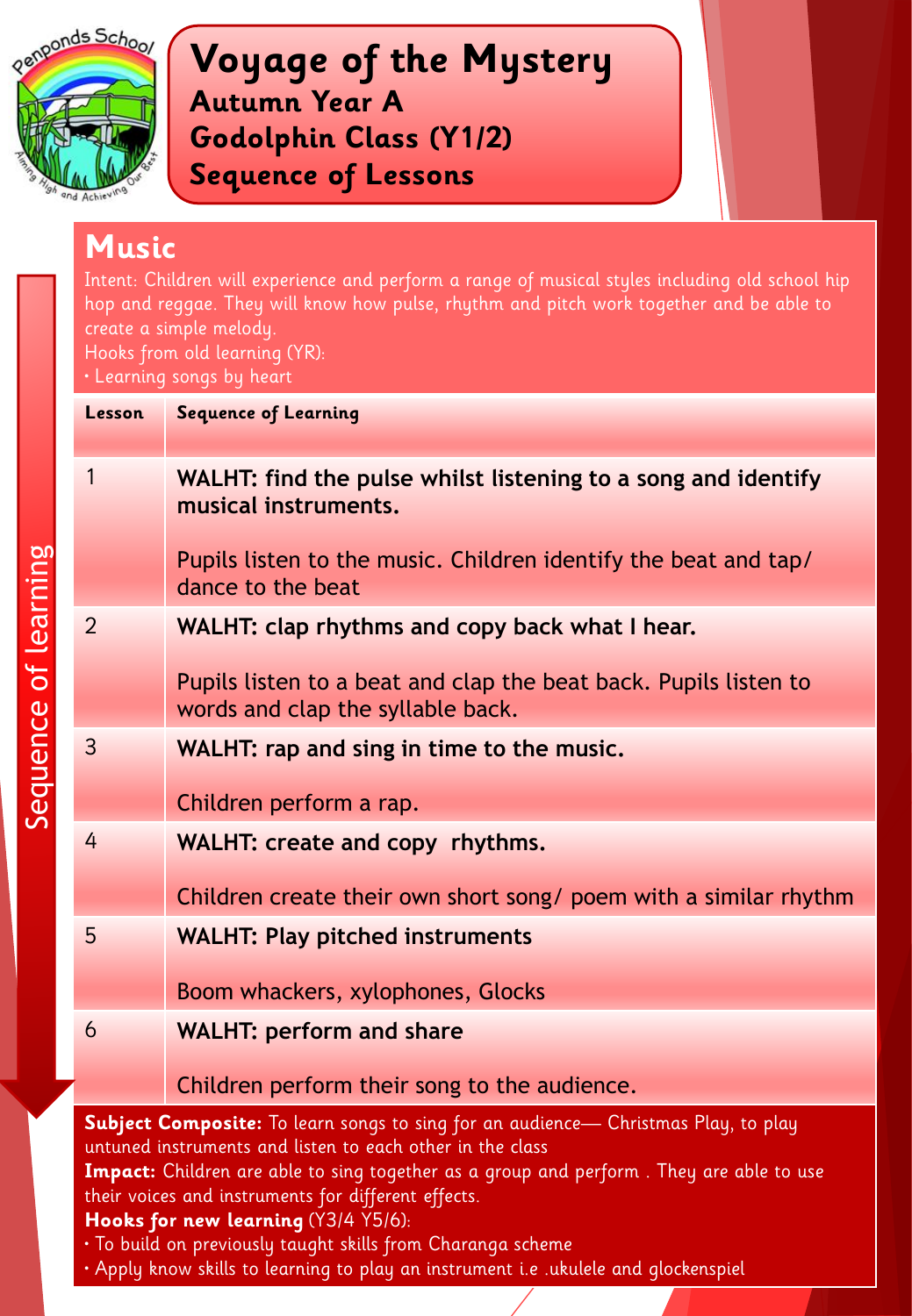

Sequence of learning

**Voyage of the Mystery Autumn Year A Godolphin Class (Y1/2) Sequence of Lessons**

## **Music**

Intent: Children will experience and perform a range of musical styles including old school hip hop and reggae. They will know how pulse, rhythm and pitch work together and be able to create a simple melody.

Hooks from old learning (YR):

• Learning songs by heart

| Lesson                                                                                                                                                                                                                                                                                                                                   | <b>Sequence of Learning</b>                                                                                        |
|------------------------------------------------------------------------------------------------------------------------------------------------------------------------------------------------------------------------------------------------------------------------------------------------------------------------------------------|--------------------------------------------------------------------------------------------------------------------|
| 1                                                                                                                                                                                                                                                                                                                                        | WALHT: Find the pulse when listening to a song.                                                                    |
|                                                                                                                                                                                                                                                                                                                                          | Pupils listen to a song and find the beat by tapping                                                               |
| $\overline{2}$                                                                                                                                                                                                                                                                                                                           | <b>WALHT: recognise musical instruments.</b>                                                                       |
|                                                                                                                                                                                                                                                                                                                                          | To distinguish between different musical instrument and the way<br>they are used.                                  |
| 3                                                                                                                                                                                                                                                                                                                                        | WALHT: find the pulse and move to the pulse of the music.                                                          |
|                                                                                                                                                                                                                                                                                                                                          | Pupils move around the room to different types of music, ensuring<br>that they follow the beat.                    |
| 4                                                                                                                                                                                                                                                                                                                                        | <b>WALHT: copy and create rhythms</b>                                                                              |
|                                                                                                                                                                                                                                                                                                                                          | Pupils create a rhythm on a Glock.                                                                                 |
| 5                                                                                                                                                                                                                                                                                                                                        | WALHT: rap and sing in time to the music                                                                           |
|                                                                                                                                                                                                                                                                                                                                          | Pupils learn and sing a song.                                                                                      |
| 6                                                                                                                                                                                                                                                                                                                                        | WALHT: identify pitch and know that it is high and low sounds.                                                     |
|                                                                                                                                                                                                                                                                                                                                          | Pupils listen to a variety of different pitches within music. Pupils<br>play different pitches on their instrument |
| Subject Composite: To learn songs to sing for an audience- Christmas Play, to play<br>untuned instruments and listen to each other in the class<br>Impact: Children are able to sing together as a group and perform. They are able to use<br>their voices and instruments for different effects.<br>Hooks for new learning (Y3/4 Y5/6): |                                                                                                                    |

- To build on previously taught skills from Charanga scheme
- Apply know skills to learning to play an instrument i.e .ukulele and glockenspiel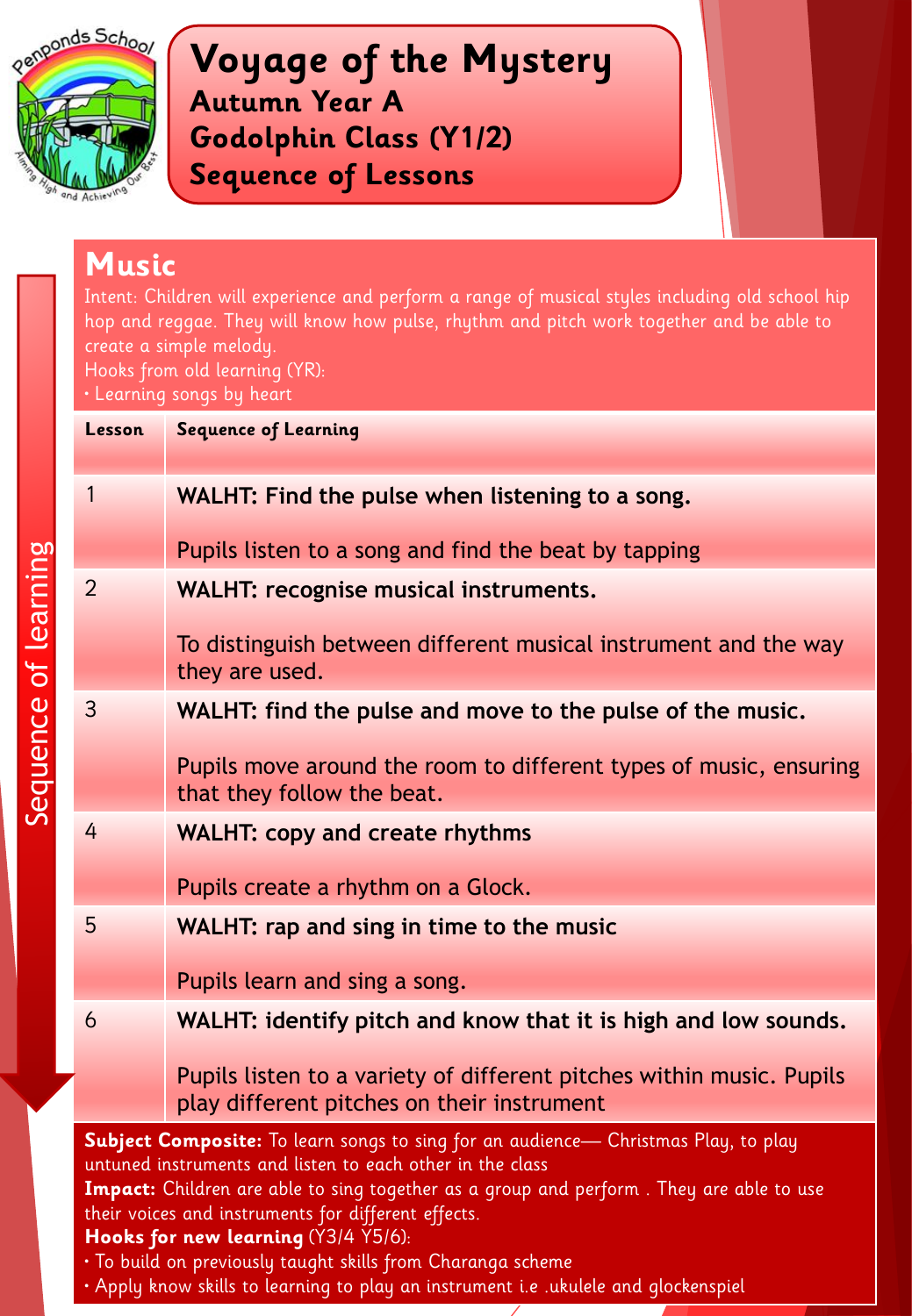

### **Art and Design**

Intent: Children will understand how an Aboriginal art dot painting is formed and be able to use and compare to techniques used in seascapes created by some of the Newlyn School of Artists. Hooks from old learning (YR): • Links to learning about different artists and art movements e.g. pop art, seascapes and making observational drawings • Colour mixing in Superheroes Assemble and learning about tint and shade in On the Move topic **Lesson Sequence of Learning** 1 **WALHT: discuss the paintings created by the Newlyn School of art.** Children observe and talk about the paintings by Walter Langley and S. Forbes and others. Using 'Selling Fish on a beach' children complete looking closely sheets using viewfinders. 2 **WALHT: make observational drawings from artworks.** Children explore the compositions using colour studies, figure studies. Children make a grid for their observational studies and use mixed media. 3 **WALHT: create my own seascape based on the Newlyn School.** Children sketch out their ideas for a painting in their sketch books. Children start a base layer ready to build on the next week. 4 **WALHT: develop my painting by adding layers.** Children to develop their ideas by adding detail, using dry materials over paint. 5 **WALHT: compare artists from Cornwall with traditional art from Australia.** Children are introduced to Aboriginal art. Children discuss and compare with the artists painting in Cornwall. Make links with the Voyage of the Mystery. In their sketch books children make observational drawings from examples of Aboriginal artwork. (topic box) 6 **WALHT: design and create my own piece of Aboriginal art.** Using animal motifs and paint. Subject Composite: To create their own aboriginal style dot painting and their own seascape including figures and boats.

Impact: Children are able to identify different styles of art and how different techniques and colours are used effectively to create different effects. Children can use a variety of tools to create their own work. Hooks for new learning (Y3/4 Y5/6):

• Links to artists and movements—Cave Art mixing colours

• Links to John Piper in Year 5 and 6

• Links to Georgia O'Keefe and Maria Sibylla—children develop skills in drawing and watercolour to create their own botanical illustrations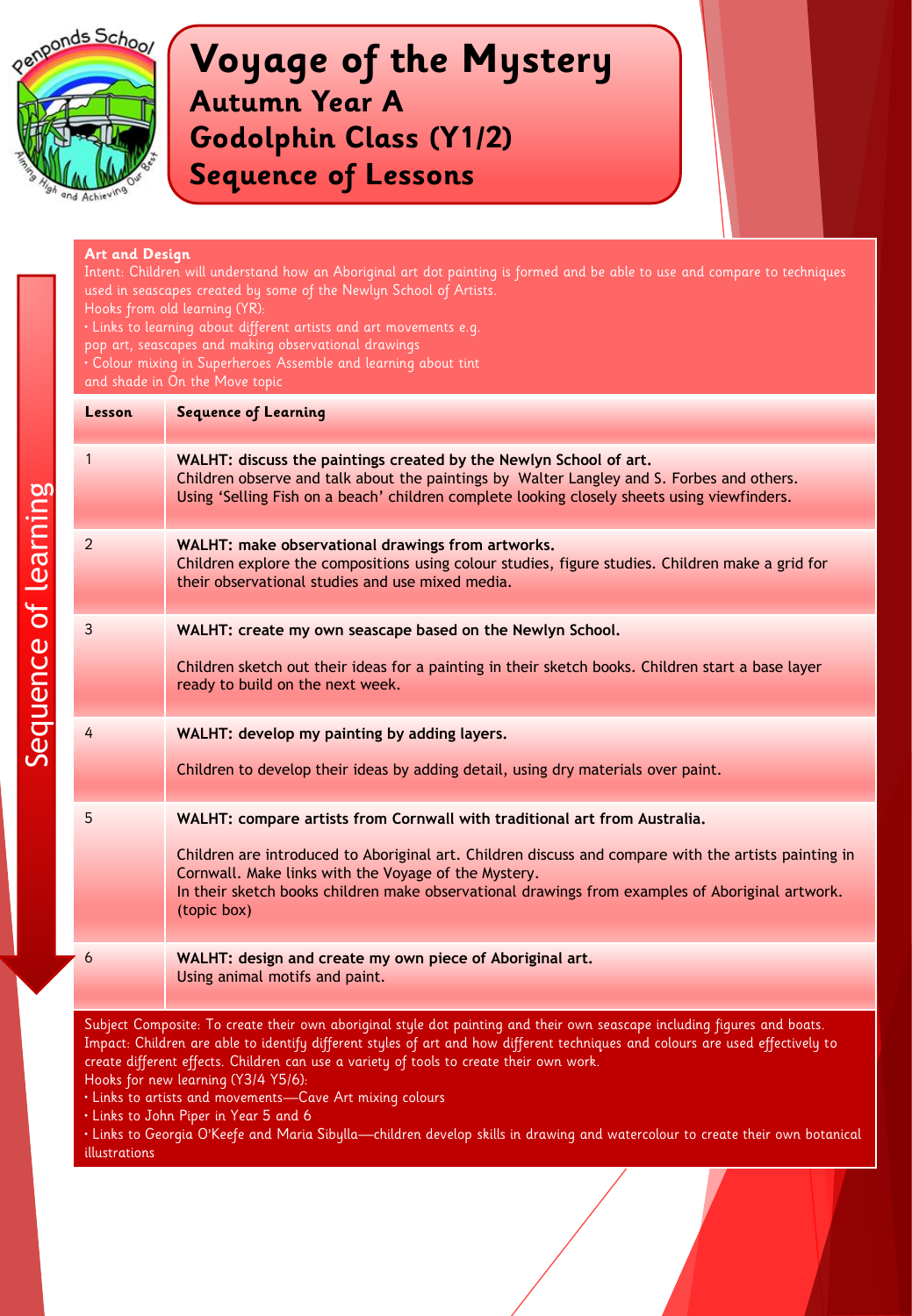

Sequence of learning

**Voyage of the Mystery Autumn Year A Godolphin Class (Y1/2) Sequence of Lessons**

## **Design and Technology**

Intent: Children will design and make a moving picture Hooks from old learning (YR):

- Making protective structures in Superheroes Assemble
- Making and testing real products—On the Move

| Lesson         | <b>Sequence of Learning</b>                                                                                                                                   |
|----------------|---------------------------------------------------------------------------------------------------------------------------------------------------------------|
| 1              | WALHT: explore and evaluate a range of existing products.<br>Children look at and review different pop-up books and<br>mechanisms.                            |
| $\overline{2}$ | WALHT: make mechanisms - sliders.<br>Children learn how to make sliders that show a character moving<br>as part of a page in a book.                          |
| 3              | WALHT: explore and make levers.<br>Children learn how to make levers that show a character<br>moving as part of a page in a book.                             |
| 4              | WALHT: explore and make wheel mechanisms.<br>Children learn how to make wheel mechanisms that show a<br>character moving as part of a page in a book.         |
| 5              | WALHT: design a product of my own using one or more of the<br>mechanisms.<br>Children decide on which mechanism/s to use to show the story of<br>the Mystery. |
| 6              | WALHT: develop my idea into a finished product.                                                                                                               |
| 7              | WALHT: review and reflect my product.                                                                                                                         |

Subject Composite: to design and create a moving picture to show the Voyage of the Mystery. Impact: Children will be able to design a moving picture using a given criteria. They will evaluate their finished product.

- Designing packaging in Ancient Egyptians Y3/4 and in There is no Planet B Y5/6
- Designing bridges—The Victorians y5/6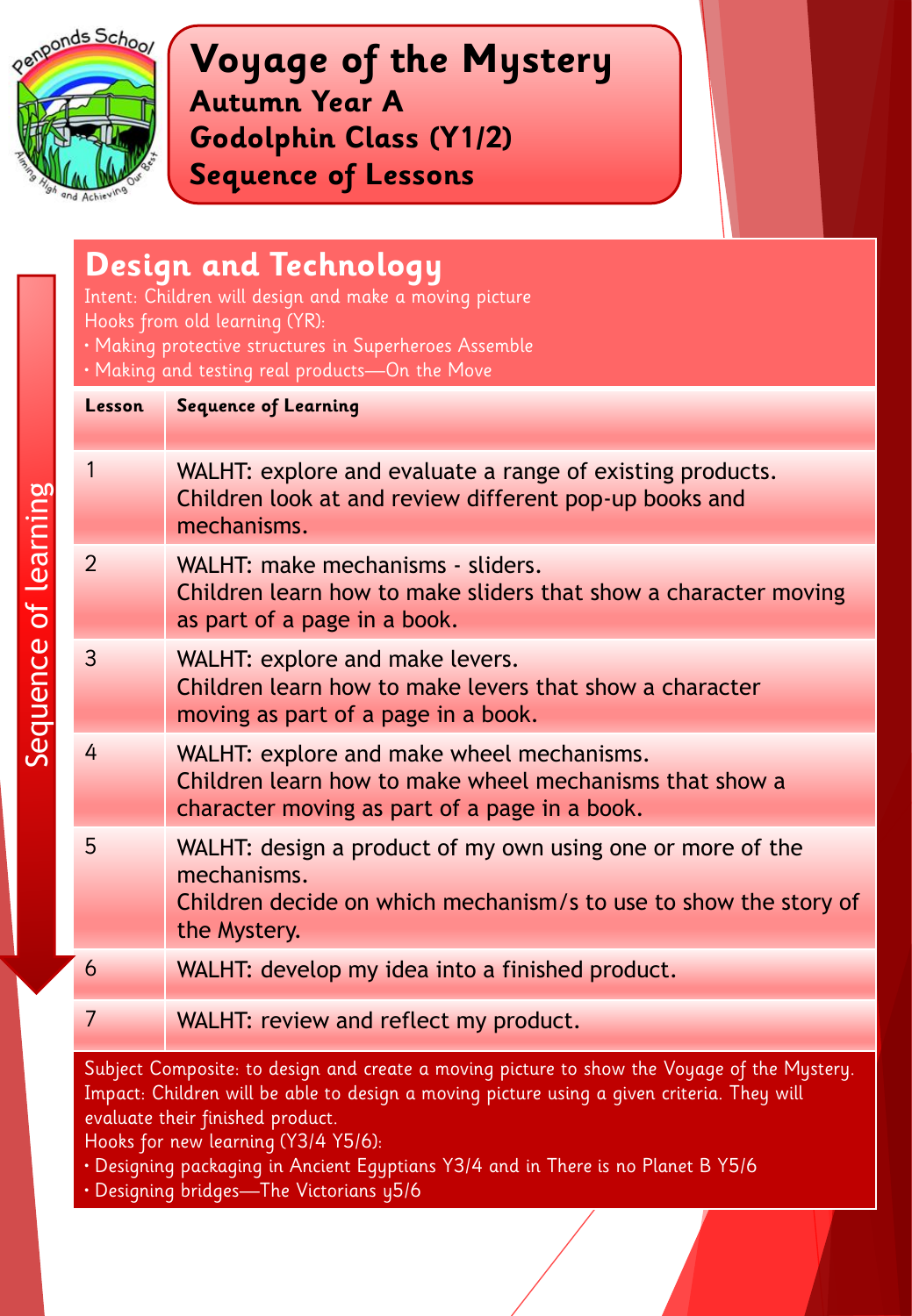

### **RE**

Sequence of learning

Sequence of learning

Intent: Children will learn about who is a Muslim and how they live. Thy will learn about why Christmas is important to Christians. Hooks from old learning (YR): • Links to learning about religious traditions e.g. Naming ceremonies, Christmas

| Lesson                                                                                                                                                                                                                                                                                                                | <b>Sequence of Learning</b>                                                                                                                                                                                                                                                                                                                  |
|-----------------------------------------------------------------------------------------------------------------------------------------------------------------------------------------------------------------------------------------------------------------------------------------------------------------------|----------------------------------------------------------------------------------------------------------------------------------------------------------------------------------------------------------------------------------------------------------------------------------------------------------------------------------------------|
| 1                                                                                                                                                                                                                                                                                                                     | Engagement:<br>WALHT: discover more about what Muslims believe.<br>Look at images of Muslims in worship and identify key aspects of Muslim<br>religious life; Mosque, daily prayers, the Quran and Allah.<br>Children describe and illustrate 'Who is Allah?'                                                                                |
| 2                                                                                                                                                                                                                                                                                                                     | Investigation:<br>WALHT: find out more about Shahadah.<br>Discuss the meaning of Shahadah.                                                                                                                                                                                                                                                   |
| 3                                                                                                                                                                                                                                                                                                                     | Investigation:<br>WALHT: explore the 99 names given to Allah.<br>Discuss the names, look at the artwork that shows the names. 'Calligraphy.' Children<br>chooses a name that they like. What does it mean to them and others? Use sentence<br>starters in Agreed Syllabus to respond to the names. Children illustrate their chosen<br>name. |
| 4                                                                                                                                                                                                                                                                                                                     | Investigation:<br>WALHT: find out more about the prophet Muhammed.<br>Share the story of the tiny ants. Freeze frame part of the story and TTYP Children<br>storyboard and talk about the meaning.                                                                                                                                           |
| 5                                                                                                                                                                                                                                                                                                                     | Evaluation:<br>WALHT: explore stories told by the prophet Muhammad.<br>'The boy who threw stones at trees' to explore how important nature and animals are to<br>Allah.                                                                                                                                                                      |
| 6                                                                                                                                                                                                                                                                                                                     | Expression:<br>WALHT: find out what the five pillars of Islam are.                                                                                                                                                                                                                                                                           |
| Subject Composite: Children visit a local church at Christmas and see the<br>traditions and practices of a Christian tradition, Children perform the Nativity.<br>Impact: Children will understand the importance of key events in the Muslim and Christian faiths. Children<br>develop empathy and see how different |                                                                                                                                                                                                                                                                                                                                              |

faiths care for others and teach others through rituals, stories and festivities.

- Links to learning about the Trinity
- Links to learning about traditions in Hinduism
- Links to the Easter story
- Links to Cornwall community life
- Links to festivals and worship for Muslims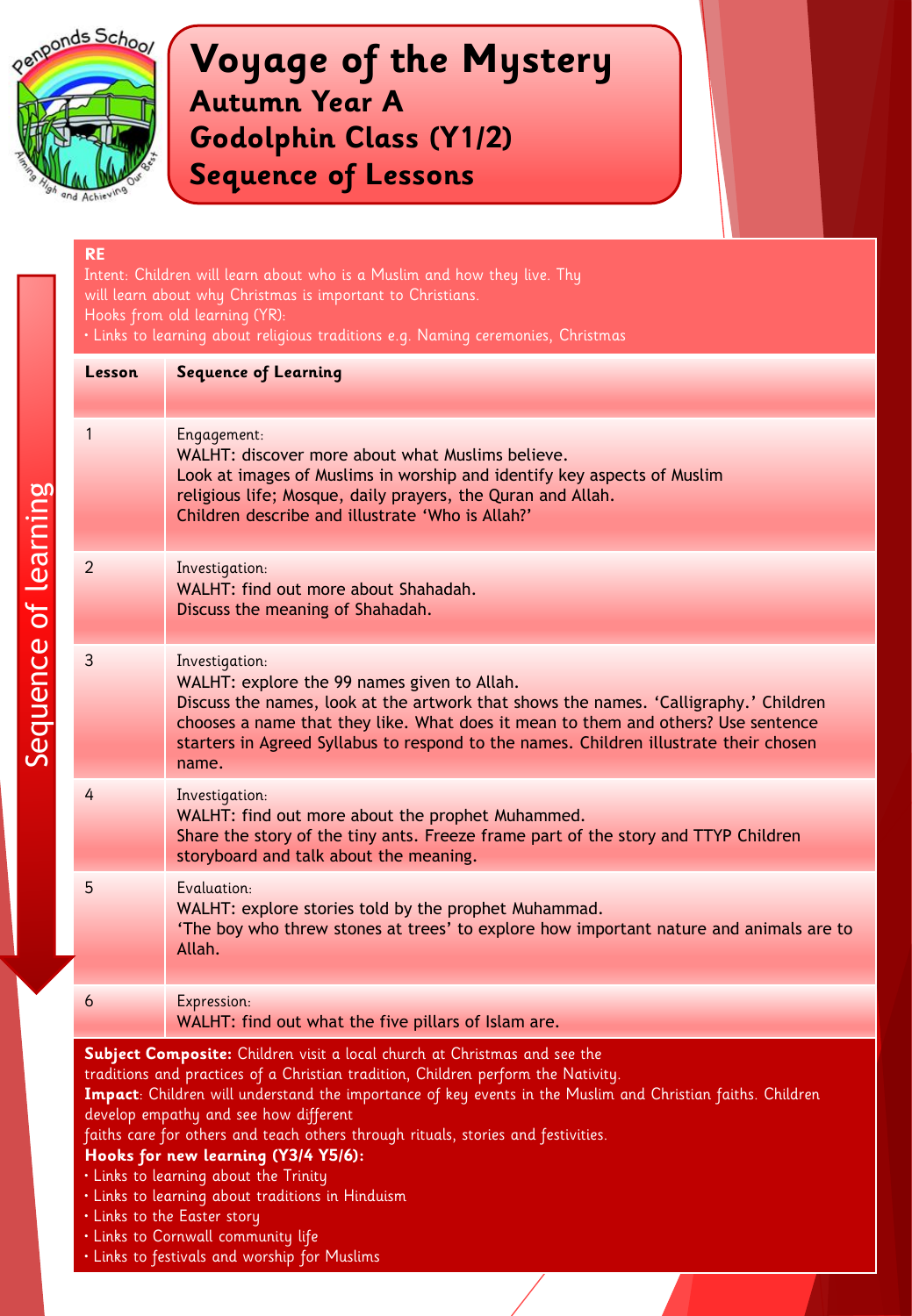

| Lesson | <b>Sequence of Learning</b>                                                                                                                                                                                                                                                                                                                                                                                                                                                                                                                                                                                                                                         |
|--------|---------------------------------------------------------------------------------------------------------------------------------------------------------------------------------------------------------------------------------------------------------------------------------------------------------------------------------------------------------------------------------------------------------------------------------------------------------------------------------------------------------------------------------------------------------------------------------------------------------------------------------------------------------------------|
| 1      | Engagement:<br>WALHT: explore seasonal celebrations.<br>Reflect on the year and key celebrations linked to Religions. E.g. Easter, Dwali, Eid, Harvest Fesitival.<br>Christmas. Talk about how they link with the time of year and the seasons. Set up mini stations for a<br>different events and children explore creatively what might happen.                                                                                                                                                                                                                                                                                                                   |
| 2      | Investigation:<br>WALHT: find out who Jesus was and why he is so important to Christians.<br>'What did Jesus teach us?'                                                                                                                                                                                                                                                                                                                                                                                                                                                                                                                                             |
| 3      | Investigation:<br>WALHT: explore the Christmas story.<br>Read the story from Luke chapters 1 and 2.<br>Look at an image of the nativity scene and ask children to label the people in the scene and what and<br>why they visited.                                                                                                                                                                                                                                                                                                                                                                                                                                   |
| 4      | Investigation:<br>WALHT: explore the Christmas story in detail.<br>Split the class in half and half storyboard the story and half explore the stations: Then swap<br>Set up stations for each aspect of the story. E.g. Angel Gabriel visiting, travelling to Bethlehem,<br>stable etc. Children annotate large scale scenes in small groups. E.g. Luke describe the birth as<br>'good news' why is it good news? What was it like to be born in a stable? They can use questions,<br>thought bubbles, or props to reinact part of the scene.                                                                                                                       |
| 5      | Evaluation:<br>WALHT: Explore the act of giving gifts and saying thank-you.<br>Discuss who brings gifts to baby Jesus. Explore why and how. Explore how e.g. the shepherds gave<br>away their sheep even though they were poor themselves. Discuss the gifts from the kings.<br>Discuss the importance of saying thank-you and showing thankfulness.<br>Children create their own thank-you tokens for people in their lives or in the world.                                                                                                                                                                                                                       |
| 6      | Expression:<br>WALHT: retell the Christmas story                                                                                                                                                                                                                                                                                                                                                                                                                                                                                                                                                                                                                    |
|        | Subject Composite: Children visit a local church at Christmas and see the<br>traditions and practices of a Christian tradition, Children perform the Nativity.<br>Impact: Children will understand the importance of key events in the Muslim and Christian faiths. Children develop empathy<br>and see how different<br>faiths care for others and teach others through rituals, stories and festivities.<br>Hooks for new learning (Y3/4 Y5/6):<br>. Links to learning about the Trinity<br>· Links to learning about traditions in Hinduism<br>. Links to the Easter story<br>· Links to Cornwall community life<br>· Links to festivals and worship for Muslims |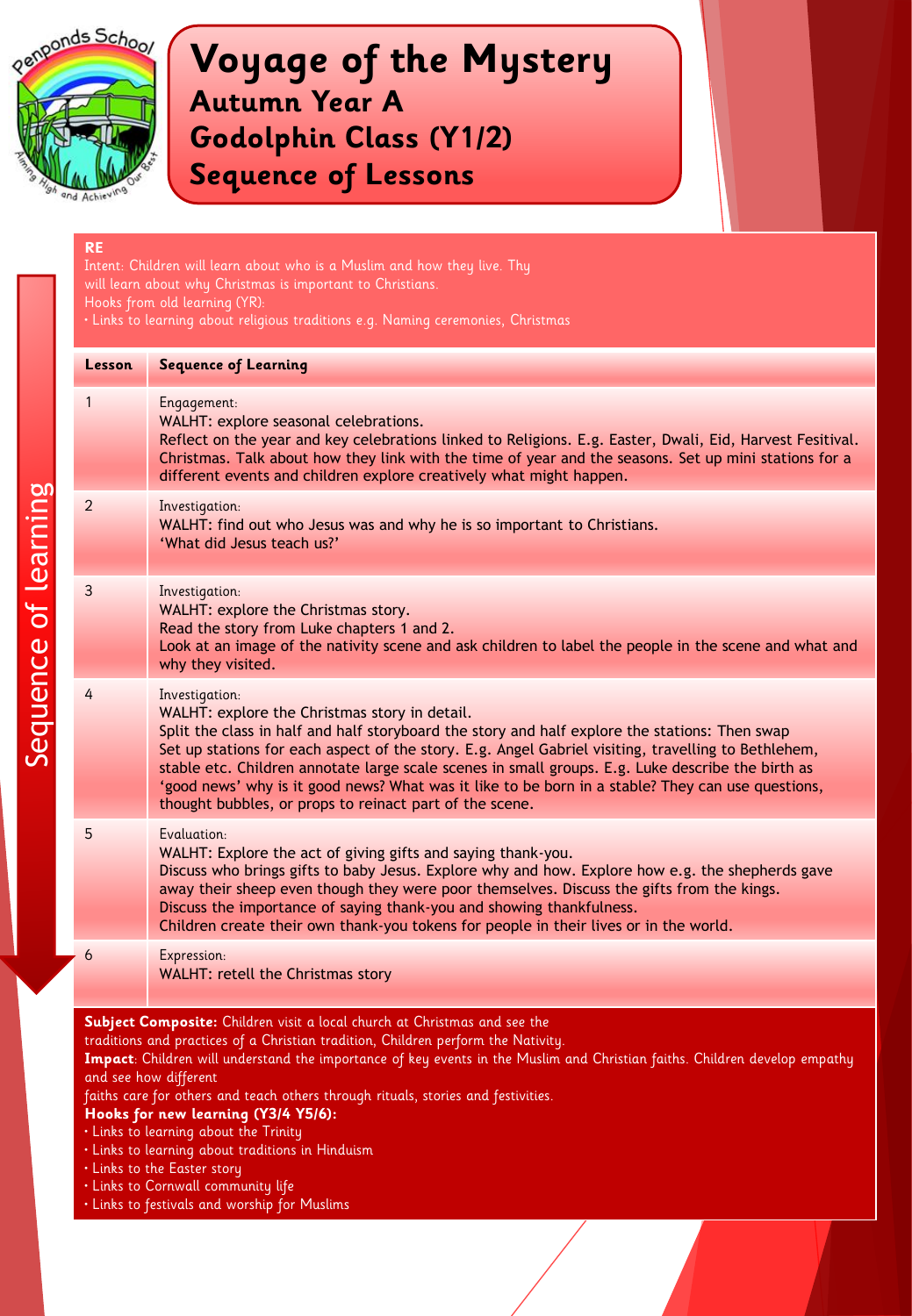

## **Computing**

Intent: Children will identify examples of technology – explain how examples of technology help us – recognise that a computer is an example of technology Look at information technology at school and beyond, in settings such as shops, hospitals, and libraries. Learners will investigate how information technology improves our world, and they will learn about using information technology responsibly. Hooks from old learning (YR):

- Know about APPs for different purposes
- Using iPads to take photographs
- Using Bee-Bots and algorithms

| Lesson         | <b>Sequence of Learning</b>                                                     |
|----------------|---------------------------------------------------------------------------------|
| 1              | WALHT: Explain and identify technology and identify computers and<br>main parts |
|                | Pupils are able to label/ name the key parts of a computer                      |
| $\overline{2}$ | WALHT: Use a mouse in different ways/ tracking pad.                             |
|                | Pupils follow an activity to use a mouse by clicking/ dragging                  |
| 3              | WALHT: Use a keyboard to type.                                                  |
|                | Pupils follow online activity to type words                                     |
| 4              | <b>WALHT: Use a keyboard to edit</b>                                            |
|                | Pupils learn how to delete and add missing letters                              |
| 5              | <b>WALHT: Create rules for using technology</b>                                 |
|                | Pupils work together to make a poster for using technology safely               |
| 6              | EUQ skills quiz                                                                 |

**Subject Composite:** Create and save a file containing written text; produce a poster containing an image of technology being used outside of school

**Impact:** Children will learn the parts of a computer and develop the basic skills needed to effectively use a computer keyboard and trackpad. Their knowledge and understanding of technology and how they interact with it beyond school will have developed

- Use technology safely and respectfully
- Connecting computers y3/4
- Exploring the internet Y5/6